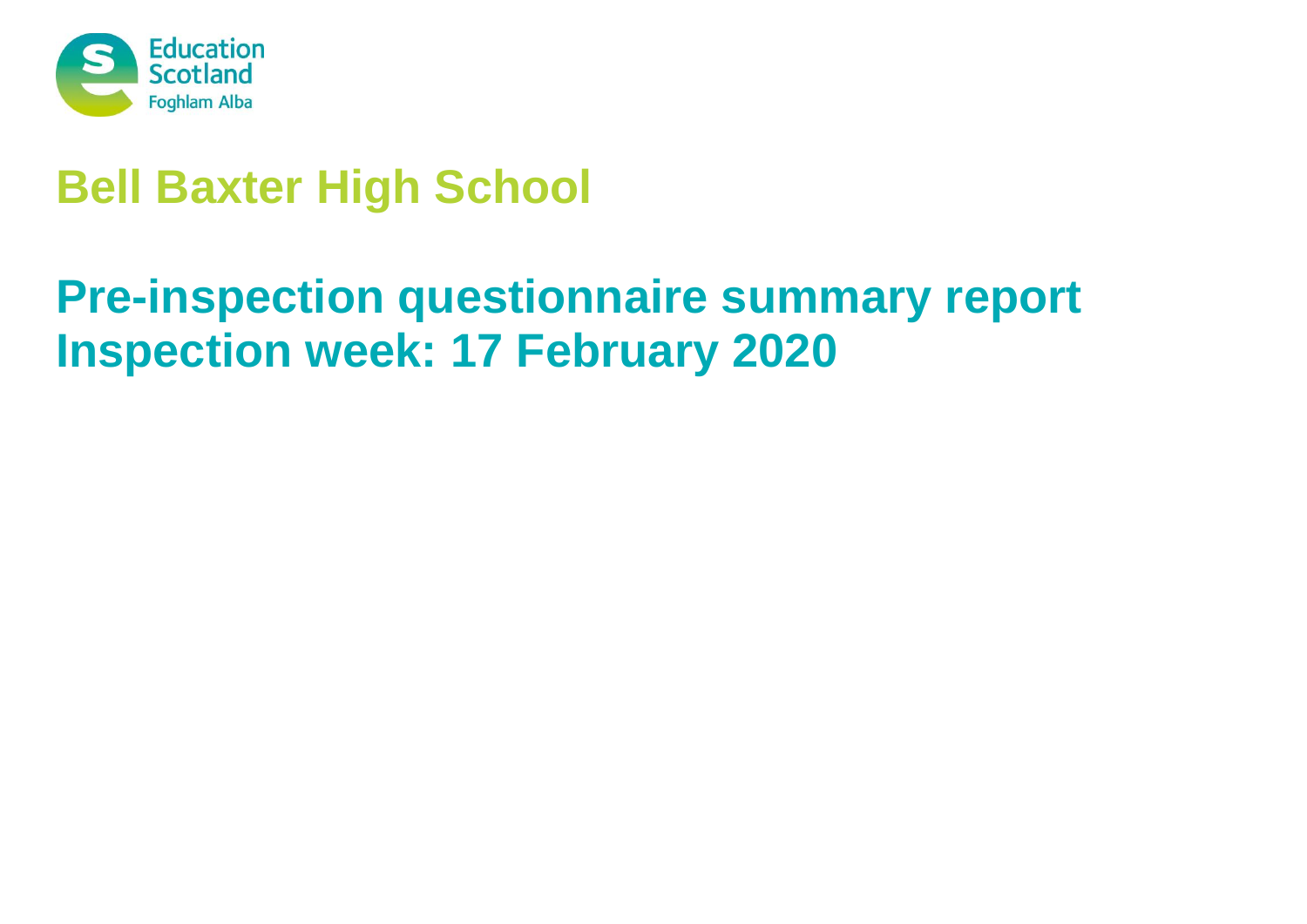# **Questionnaire for young people in secondary stages (02)**

| Q<br>No.        | Question                                                                                                                | <b>Response</b><br>Count | <b>Strongly</b><br>agree % | Agree<br>$\frac{9}{6}$ | <b>Disagree</b><br>℅ | <b>Strongly</b><br>disagree % | Don't<br>know<br>% | Didn't<br>answer<br>$\%$ |
|-----------------|-------------------------------------------------------------------------------------------------------------------------|--------------------------|----------------------------|------------------------|----------------------|-------------------------------|--------------------|--------------------------|
| 4               | I feel safe when I am at school.                                                                                        | 1144                     | 11.19                      | 65.82                  | 13.99                | 2.19                          | 6.21               | 0.61                     |
| 5               | My school helps me to feel safe.                                                                                        | 1144                     | 8.83                       | 60.66                  | 17.31                | 2.27                          | 10.4               | 0.52                     |
| 6               | I have someone in my school I can speak to if I am upset<br>or worried about something.                                 | 1144                     | 26.57                      | 47.64                  | 11.63                | 4.55                          | 8.74               | 0.87                     |
| $\overline{7}$  | Staff treat me fairly and with respect.                                                                                 | 1144                     | 16.78                      | 62.24                  | 11.71                | 2.19                          | 6.29               | 0.79                     |
| 8               | Other young people treat me fairly and with respect.                                                                    | 1144                     | 9.44                       | 56.29                  | 20.89                | 6.03                          | 6.56               | 0.79                     |
| 9               | My school helps me to understand and respect other<br>people.                                                           | 1144                     | 17.13                      | 63.2                   | 11.36                | 1.57                          | 6.21               | 0.52                     |
| 10              | My school is helping me to become confident.                                                                            | 1144                     | 14.07                      | 42.83                  | 25.52                | 7.6                           | 9.35               | 0.61                     |
| 11              | My school teaches me how to lead a healthy lifestyle.                                                                   | 1144                     | 10.75                      | 53.32                  | 23.25                | 3.58                          | 8.83               | 0.26                     |
| 12 <sup>°</sup> | There are lots of chances at my school for me to get<br>regular exercise.                                               | 1144                     | 27.19                      | 56.73                  | 9.09                 | 1.92                          | 4.55               | 0.52                     |
| 13              | My school offers me the opportunity to take part in<br>activities in school beyond the classroom and timetabled<br>day. | 1144                     | 27.19                      | 55.42                  | 8.22                 | 1.57                          | 7.26               | 0.35                     |
| 14              | I have the opportunity to discuss my achievements<br>outwith school with an adult in school who knows me<br>well.       | 1144                     | 12.24                      | 41                     | 26.84                | 6.91                          | 12.5               | 0.52                     |
| 15              | My school listens to my views.                                                                                          | 1144                     | 5.42                       | 39.86                  | 26.66                | 10.4                          | 16.87              | 0.79                     |
| 16              | My school takes my views into account.                                                                                  | 1144                     | 3.85                       | 31.64                  | 30.07                | 11.01                         | 22.99              | 0.44                     |
| 17              | My homework helps me to understand and improve my<br>work in school.                                                    | 1144                     | 8.83                       | 41.78                  | 24.91                | 15.47                         | 8.65               | 0.35                     |
| 18              | I was given good advice to make choices about taking<br>the subjects that are right for me.                             | 1144                     | 11.36                      | 42.74                  | 19.06                | 8.39                          | 18.01              | 0.44                     |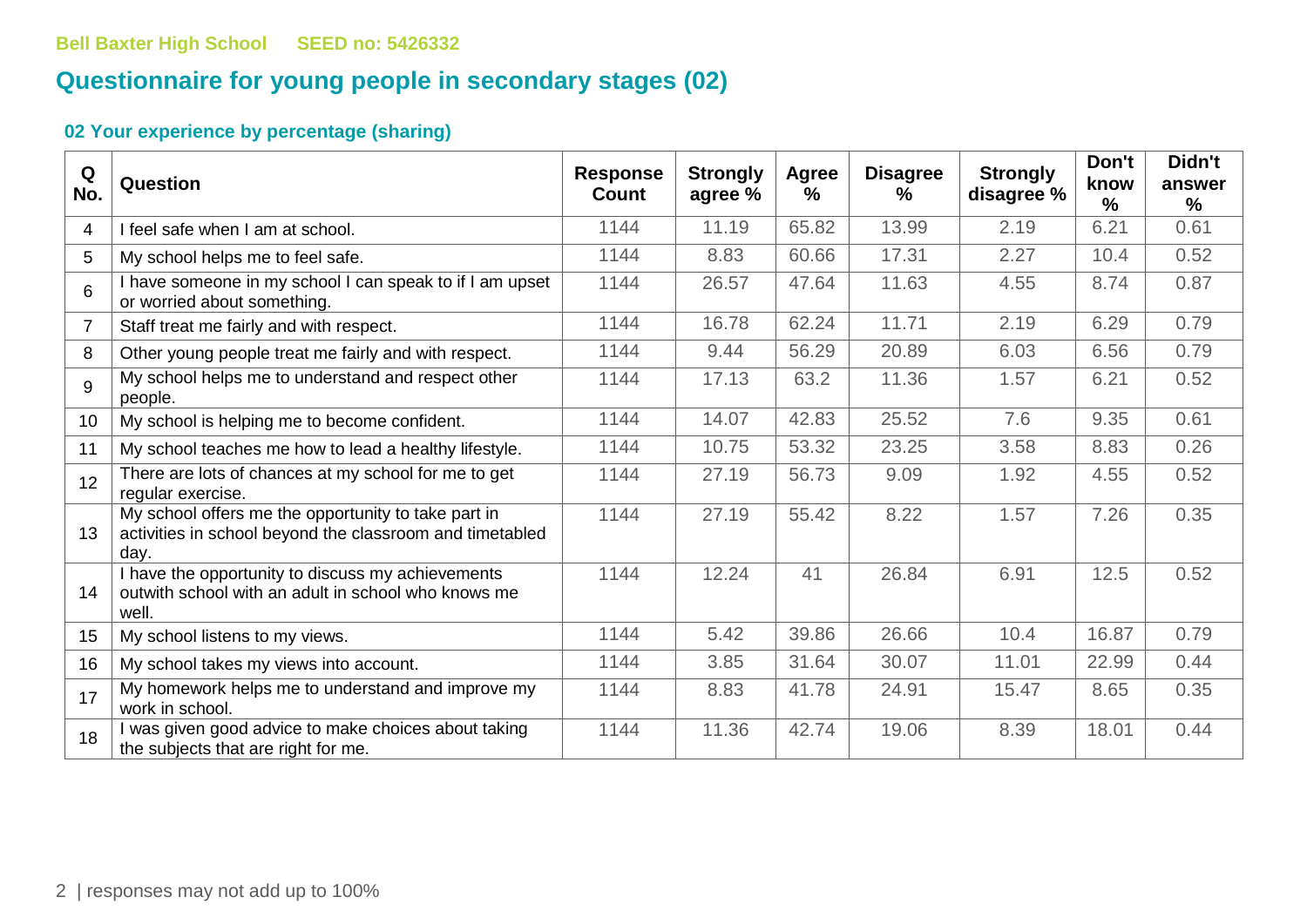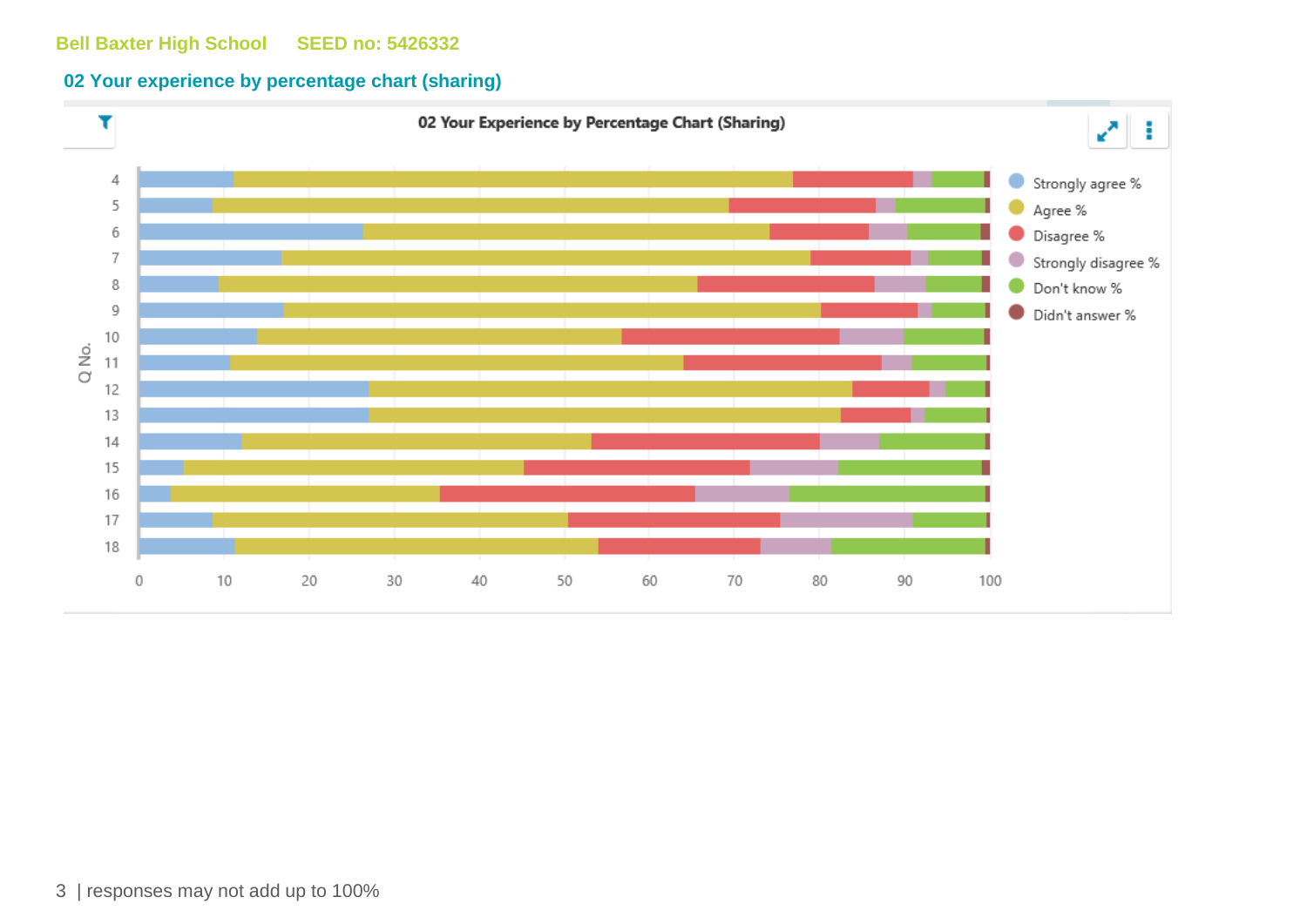| Q<br>No. | <b>Question</b>                                                        | <b>Response</b><br><b>Count</b> | All of the<br>time % | Some of the<br>time % | Not very<br>often % | Don't<br>know % | Didn't<br>answer % |
|----------|------------------------------------------------------------------------|---------------------------------|----------------------|-----------------------|---------------------|-----------------|--------------------|
| 19       | Staff help young people to be responsible for their<br>own behaviour.  | 1144                            | 18.79                | 65.38                 | 11.45               | 4.02            | 0.35               |
| 20       | I feel comfortable approaching staff with questions<br>or suggestions. | 1144                            | 17.83                | 49.56                 | 29.55               | 2.36            | 0.70               |
| 21       | I am given the opportunity to influence what and<br>how I learn.       | 1144                            | 11.28                | 49.91                 | 32.52               | 5.24            | 1.05               |
| 22       | I enjoy learning at school.                                            | 1144                            | 12.24                | 60.58                 | 24.04               | 2.1             | 1.05               |
| 23       | I feel that my work in school is hard enough.                          | 1144                            | 35.93                | 53.67                 | 6.99                | 2.53            | 0.87               |
| 24       | I know who to ask to get help if I find my work too<br>hard.           | 1144                            | 44.76                | 39.16                 | 11.01               | 4.37            | 0.70               |
| 25       | Staff help me to understand how I am progressing<br>in my school work. | 1144                            | 21.59                | 54.72                 | 20.63               | 2.62            | 0.44               |
| 26       | The feedback I receive on my work helps me to<br>improve my learning.  | 1144                            | 22.55                | 59.27                 | 15.47               | 2.36            | 0.35               |
| 27       | I am encouraged by staff to do the best I can.                         | 1144                            | 37.85                | 47.9                  | 11.45               | 2.1             | 0.70               |
| 28       | I am happy with the quality of teaching in my<br>school.               | 1144                            | 23.34                | 60.58                 | 11.8                | 3.67            | 0.61               |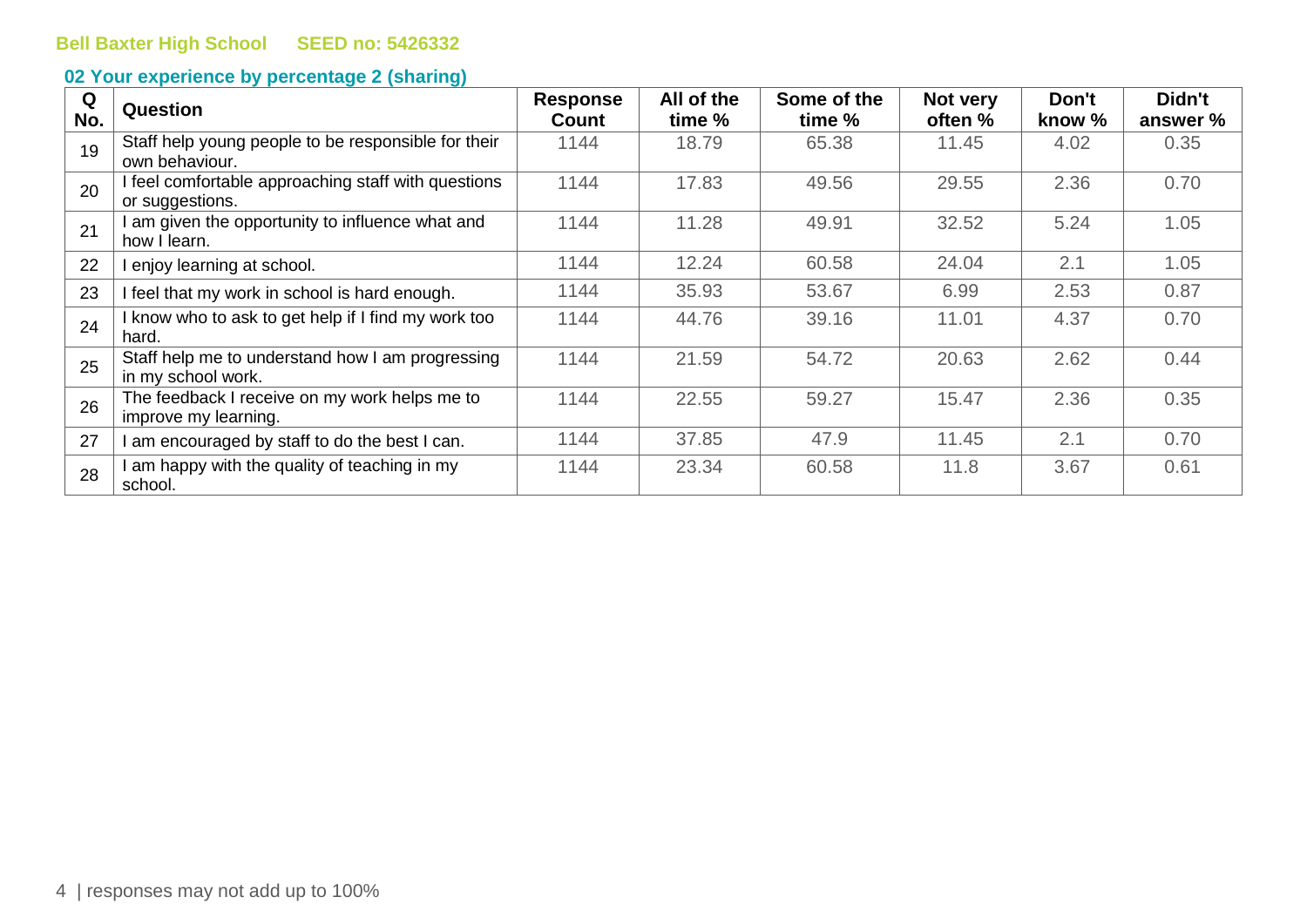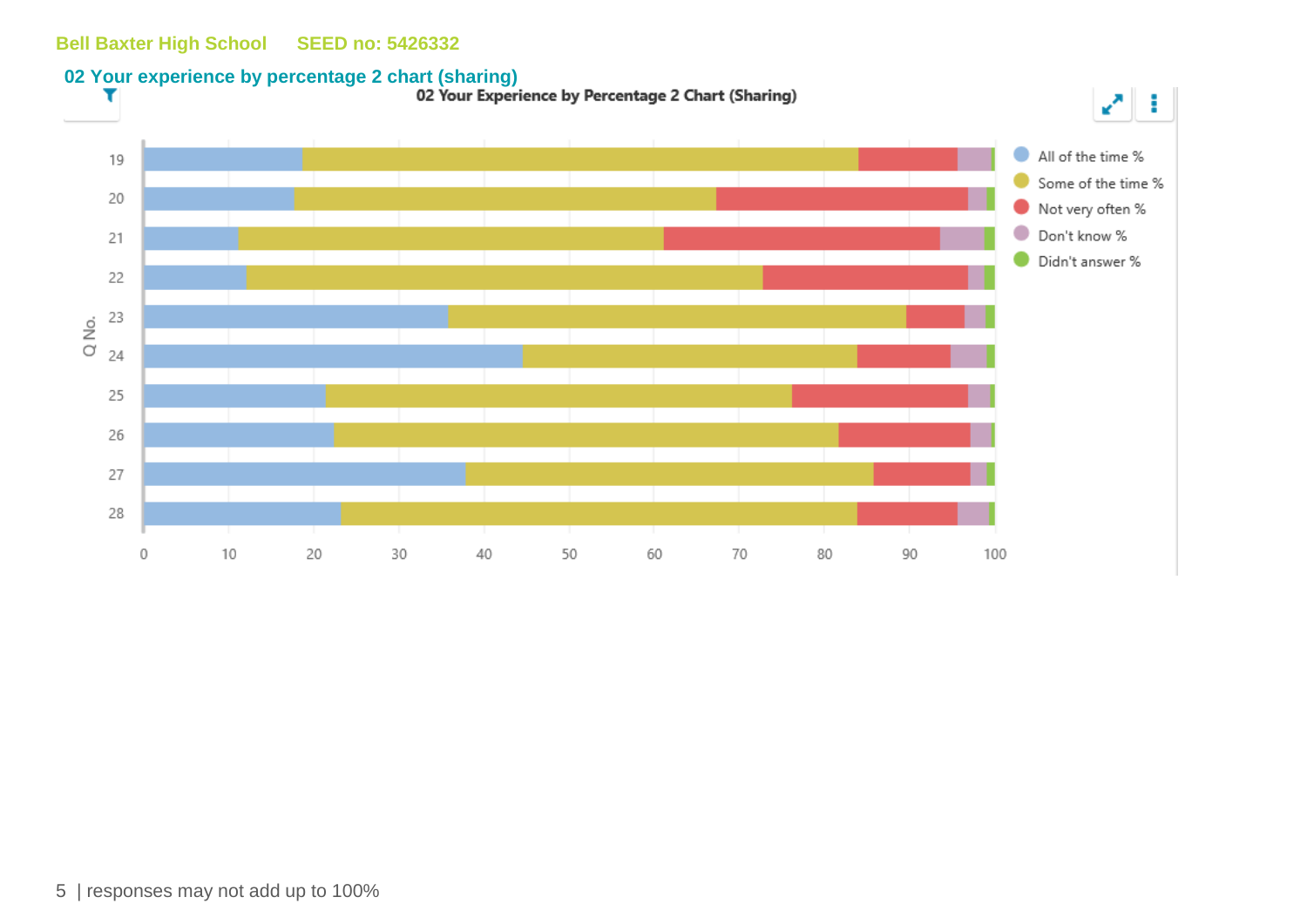#### **02 Your experience by percentage (sharing) bullying**

| No. | <b>Question</b>                         | <b>Response</b><br><b>Count</b> | <b>Strongly   Agree  </b><br>agree % | $\%$  | <b>Disagree</b><br>$\frac{6}{6}$ | <b>Strongly</b><br>$\frac{0}{0}$ | <b>Never</b><br>disagree   experienced | Didn't<br>answer<br>$\frac{6}{6}$ |
|-----|-----------------------------------------|---------------------------------|--------------------------------------|-------|----------------------------------|----------------------------------|----------------------------------------|-----------------------------------|
| 29  | My school deals well with any bullying. | 1144                            | 4.8 <sup>4</sup>                     | 15.82 | 14.95                            | 8.92                             | 54.63                                  | 0.87                              |

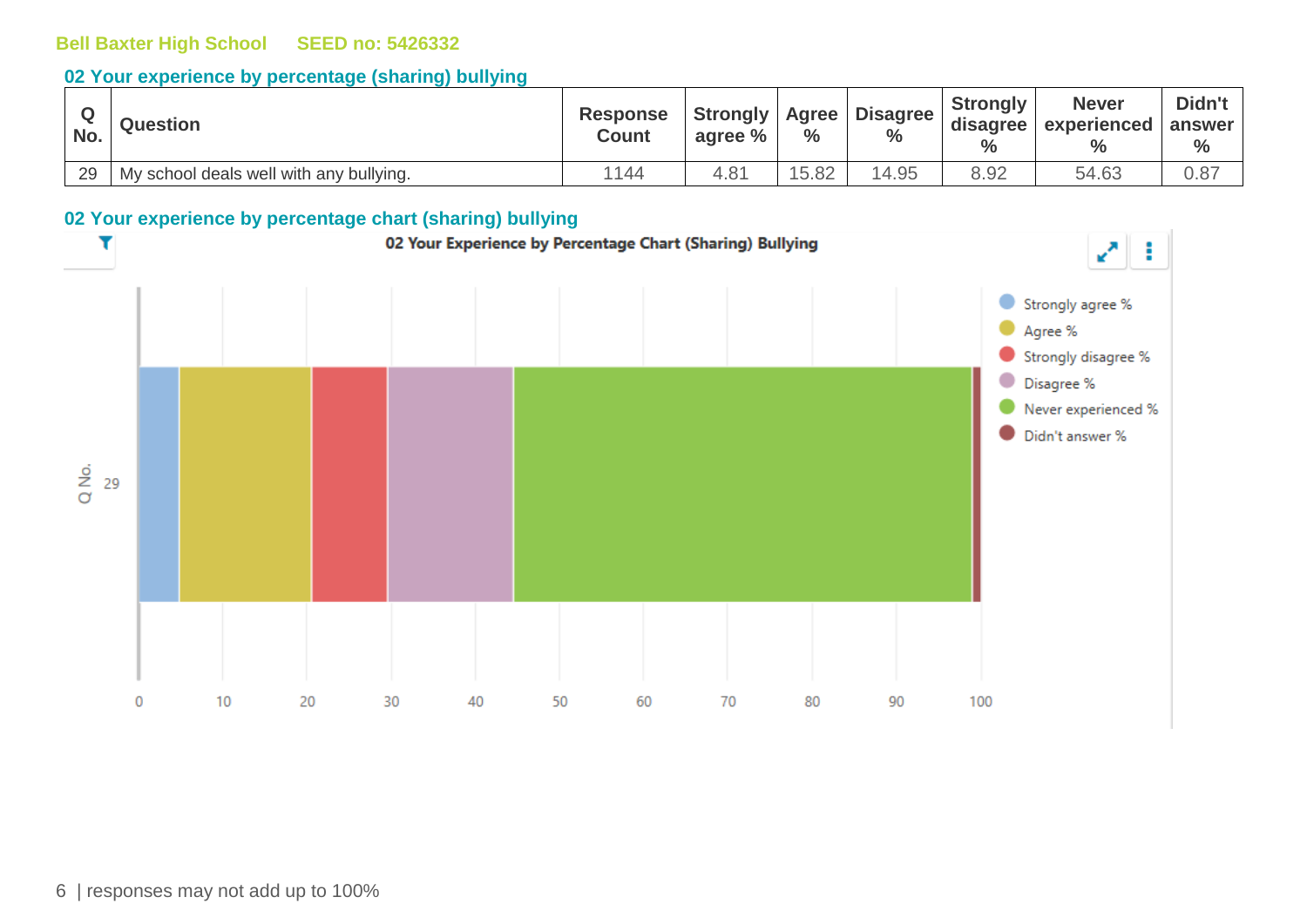#### **02 Your experience by percentage (sharing) moved**

| Q<br>No. | <b>Question</b>                        | <b>Response</b><br>Count | <b>Strongly</b><br>agree % | Agree % | <b>Disagree</b><br>$\frac{9}{6}$ | <b>Strongly</b><br>disagree % | Haven't<br>moved % | Didn't<br>answer $\%$ $\parallel$ |
|----------|----------------------------------------|--------------------------|----------------------------|---------|----------------------------------|-------------------------------|--------------------|-----------------------------------|
| 30       | was well supported if I moved to a new | 144                      |                            |         | .3'                              |                               | 80.5               | -14                               |
|          | school within the last year.           |                          |                            |         |                                  |                               |                    |                                   |

#### **02 Your experience by percentage chart (sharing) moved**

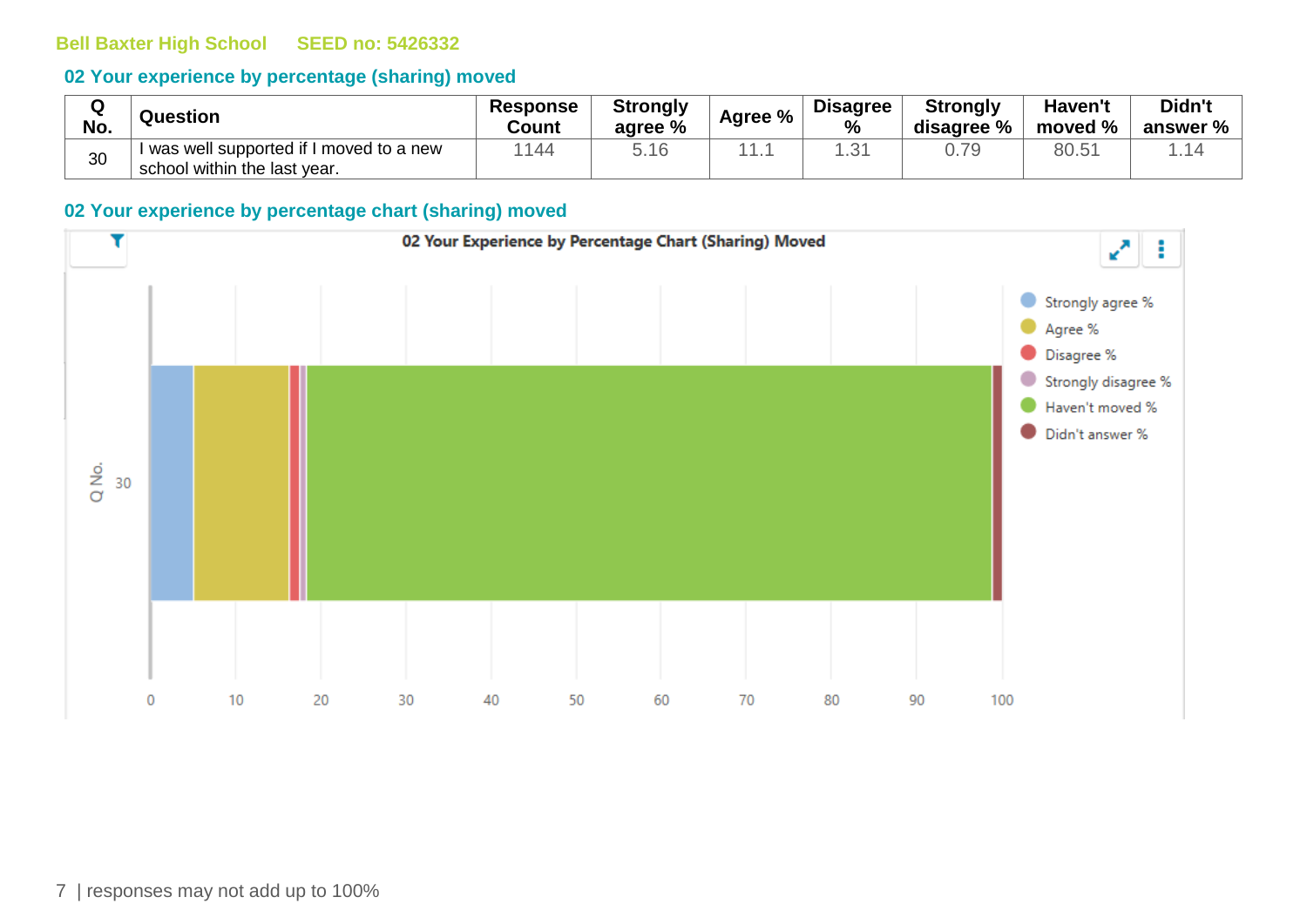# **Questionnaire for parents/carers of children in secondary stages (05)**

| Q<br>No.       | Question                                                                                                                                       | <b>Response</b><br><b>Count</b> | <b>Strongly</b><br>agree % | Agree<br>$\frac{0}{0}$ | <b>Disagree</b><br>$\%$ | <b>Strongly</b><br>disagree<br>℅ | Don't<br>know<br>% | Didn't<br>answer<br>% |
|----------------|------------------------------------------------------------------------------------------------------------------------------------------------|---------------------------------|----------------------------|------------------------|-------------------------|----------------------------------|--------------------|-----------------------|
| 4              | My child likes being at this school.                                                                                                           | 196                             | 15.31                      | 60.71                  | 9.69                    | 8.67                             | 4.08               | 1.53                  |
| 5              | Staff treat my child fairly and with respect.                                                                                                  | 196                             | 18.37                      | 57.65                  | 11.22                   | 1.53                             | 9.69               | 1.53                  |
| 6              | I feel that my child is safe at the school.                                                                                                    | 196                             | 18.88                      | 53.57                  | 13.27                   | 5.61                             | 7.14               | 1.53                  |
| $\overline{7}$ | The school helps my child to feel confident.                                                                                                   | 196                             | 12.76                      | 45.41                  | 21.94                   | 5.61                             | 12.24              | 2.04                  |
| 8              | I feel staff really know my child as an individual.                                                                                            | 196                             | 10.2                       | 42.86                  | 23.98                   | 9.18                             | 12.24              | 1.53                  |
| 9              | My child finds their learning activities hard enough.                                                                                          | 196                             | 11.22                      | 63.27                  | 14.29                   | 2.04                             | 7.65               | 1.53                  |
| 10             | My child receives the help he/she needs to do well.                                                                                            | 196                             | 8.16                       | 47.45                  | 21.94                   | 8.67                             | 11.73              | 2.04                  |
| 11             | My child is encouraged by the school to be healthy and take<br>regular exercise.                                                               | 196                             | 11.73                      | 50                     | 13.27                   | 5.1                              | 16.84              | 3.06                  |
| 12             | The school supports my child's emotional wellbeing.                                                                                            | 196                             | 10.71                      | 38.27                  | 22.96                   | 8.67                             | 15.82              | 3.57                  |
| 13             | My child is making good progress at the school.                                                                                                | 196                             | 16.33                      | 56.12                  | 17.35                   | 4.59                             | 3.06               | 2.55                  |
| 14             | My child was well supported to make choices about taking the<br>subjects that are right for them.                                              | 196                             | 8.67                       | 31.63                  | 21.94                   | 8.16                             | 27.55              | 2.04                  |
| 15             | I receive helpful, regular feedback about how my child is<br>learning and developing e.g. informal feedback, reports and<br>learning profiles. | 196                             | 19.39                      | 51.53                  | 18.37                   | 5.61                             | 2.55               | 2.55                  |
| 16             | The information I receive about how my child is doing reaches<br>me at the right time.                                                         | 196                             | 18.88                      | 50.51                  | 19.39                   | 3.57                             | 5.61               | 2.04                  |
| 17             | I understand how my child's progress is assessed.                                                                                              | 196                             | 18.88                      | 52.55                  | 16.84                   | 4.59                             | 5.61               | 1.53                  |
| 18             | The school gives me advice on how to support my child's<br>learning at home.                                                                   | 196                             | 13.78                      | 56.12                  | 18.88                   | 6.12                             | 3.57               | 1.53                  |
| 19             | The school organises activities where my child and I can learn<br>together.                                                                    | 196                             | 2.04                       | 10.2                   | 46.43                   | 22.45                            | 16.84              | 2.04                  |
| 20             | The school takes my views into account when making changes.                                                                                    | 196                             | 4.59                       | 27.04                  | 25                      | 16.84                            | 24.49              | 2.04                  |
| 21             | I feel comfortable approaching the school with questions,<br>suggestions and/or a problem.                                                     | 196                             | 23.98                      | 47.96                  | 15.31                   | 7.65                             | 3.57               | 1.53                  |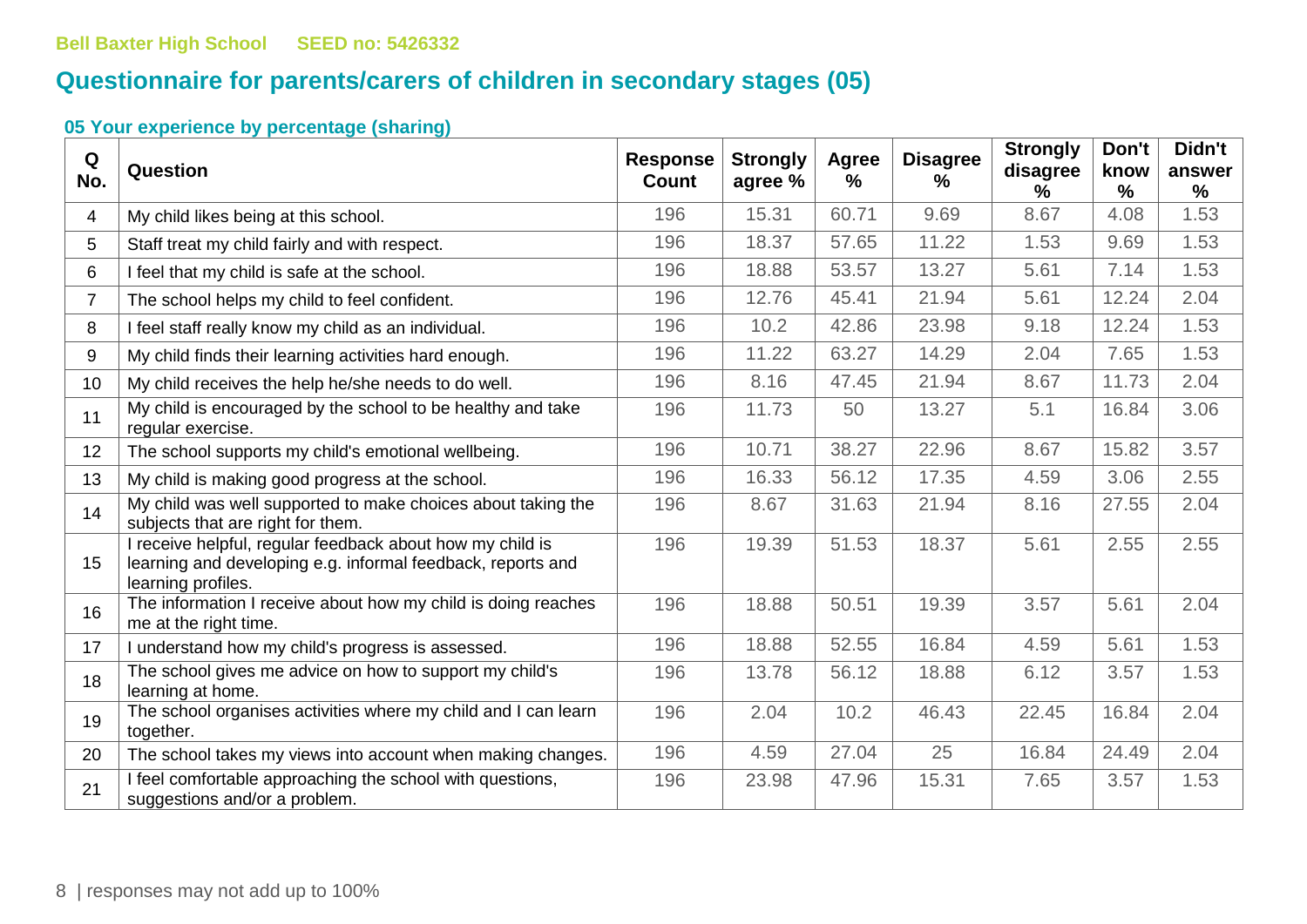| Q<br>No. | <b>Question (cont.)</b>                                                                          | <b>Response</b><br>Count | <b>Strongly</b><br>agree % | Agree<br>% | <b>Disagree</b><br>$\%$ | <b>Strongly</b><br>disagree<br>% | Don't<br>know<br>% | Didn't<br>answer<br>$\%$ |
|----------|--------------------------------------------------------------------------------------------------|--------------------------|----------------------------|------------|-------------------------|----------------------------------|--------------------|--------------------------|
| 22       | I feel encouraged to be involved in the work of the Parent<br>Council and/or parent association. | 196                      | 10.71                      | 35.2       | 27.55                   | 6.12                             | 17.86              | 2.55                     |
| 23       | am kept informed about the work of the Parent Council and/or<br>parent association.              | 196                      | 12.24                      | 46.43      | 22.96                   | 7.14                             | 9.69               | 1.53                     |
| 24       | am satisfied with the quality of teaching in the school.                                         | 196                      | 7.14                       | 41.84      | 31.63                   | 9.18                             | 7.65               | 2.55                     |
| 25       | The school is well led and managed.                                                              | 196                      | 9.18                       | 38.78      | 20.41                   | 13.27                            | 16.33              | 2.04                     |
| 26       | The school encourages young people to treat others with<br>respect.                              | 196                      | 15.82                      | 46.94      | 9.18                    | 10.71                            | 14.29              | 3.06                     |
| 27       | I would recommend the school to other parents.                                                   | 196                      | 12.76                      | 37.24      | 18.37                   | 10.2                             | 19.39              | 2.04                     |
| 28       | Overall, I am satisfied with the school.                                                         | 196                      | 12.24                      | 43.88      | 22.96                   | 10.71                            | 6.63               | 3.57                     |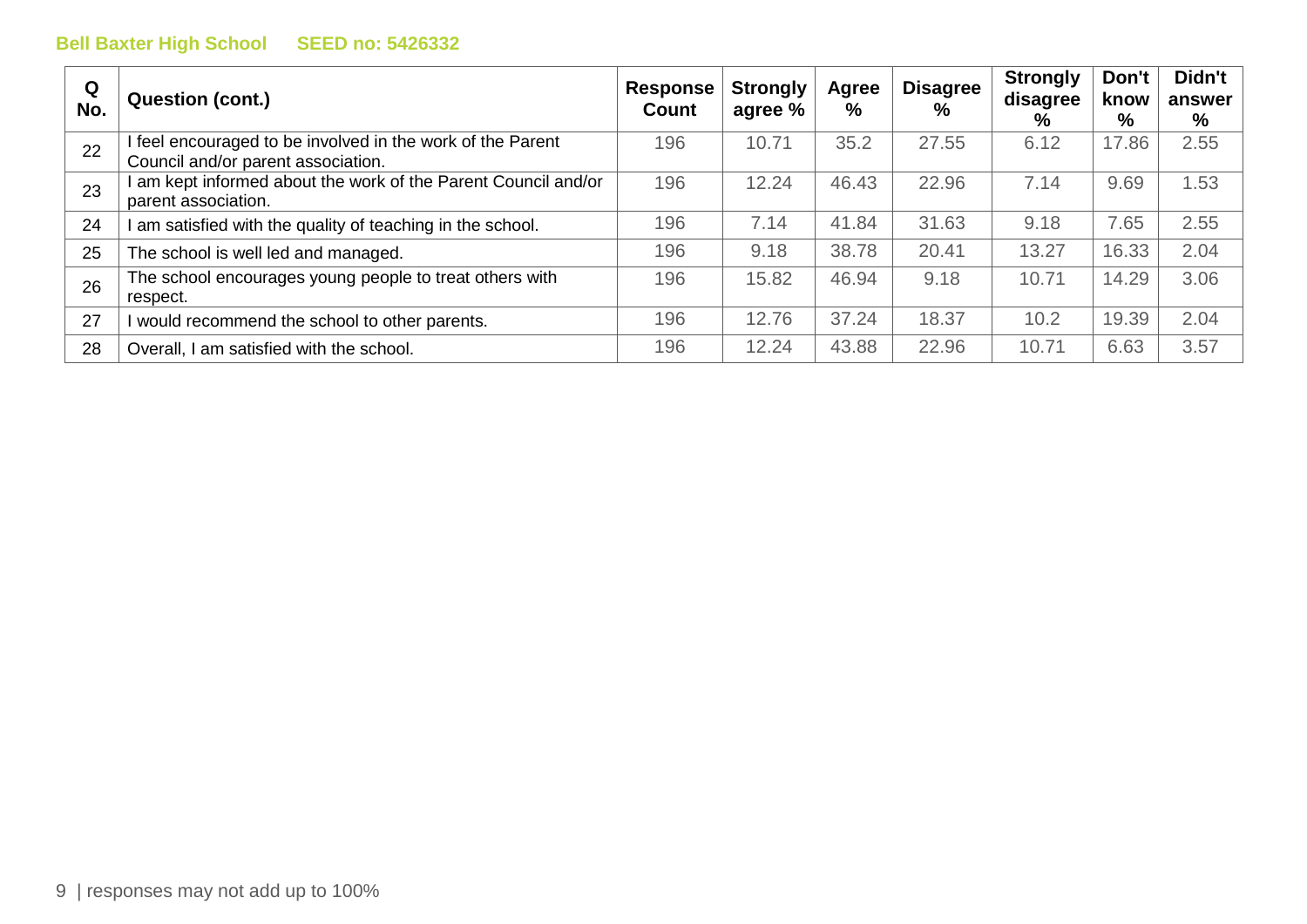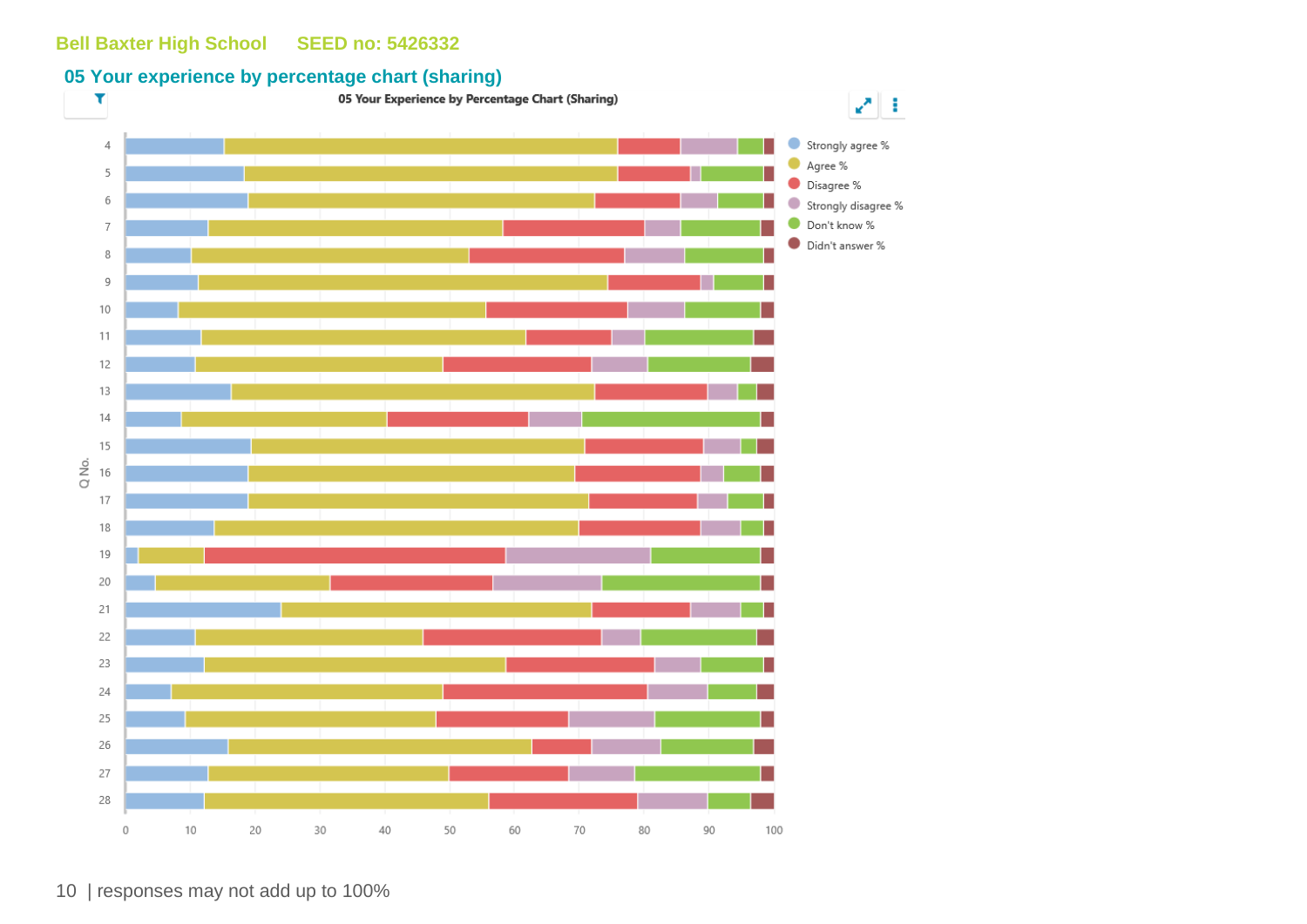#### **05 Your experience by percentage (sharing) bullying**

| No.           | <b>Question</b>                                    | <b>Response</b><br>Count | <b>Strongly</b><br>agree % | Agree<br>$\frac{0}{0}$ | <b>Disagree</b><br>$\%$ | <b>Strongly</b><br>disagree % | <b>Never</b><br>experienced % | Didn't<br>answer % |
|---------------|----------------------------------------------------|--------------------------|----------------------------|------------------------|-------------------------|-------------------------------|-------------------------------|--------------------|
| $\cap$<br>-49 | My child's school deals well with any<br>bullying. | 196                      | R 19                       | 20.92                  | 16.84                   | 10.2                          | 43.37                         | 2.55               |

#### **05 Your experience by percentage chart (sharing) bullying**

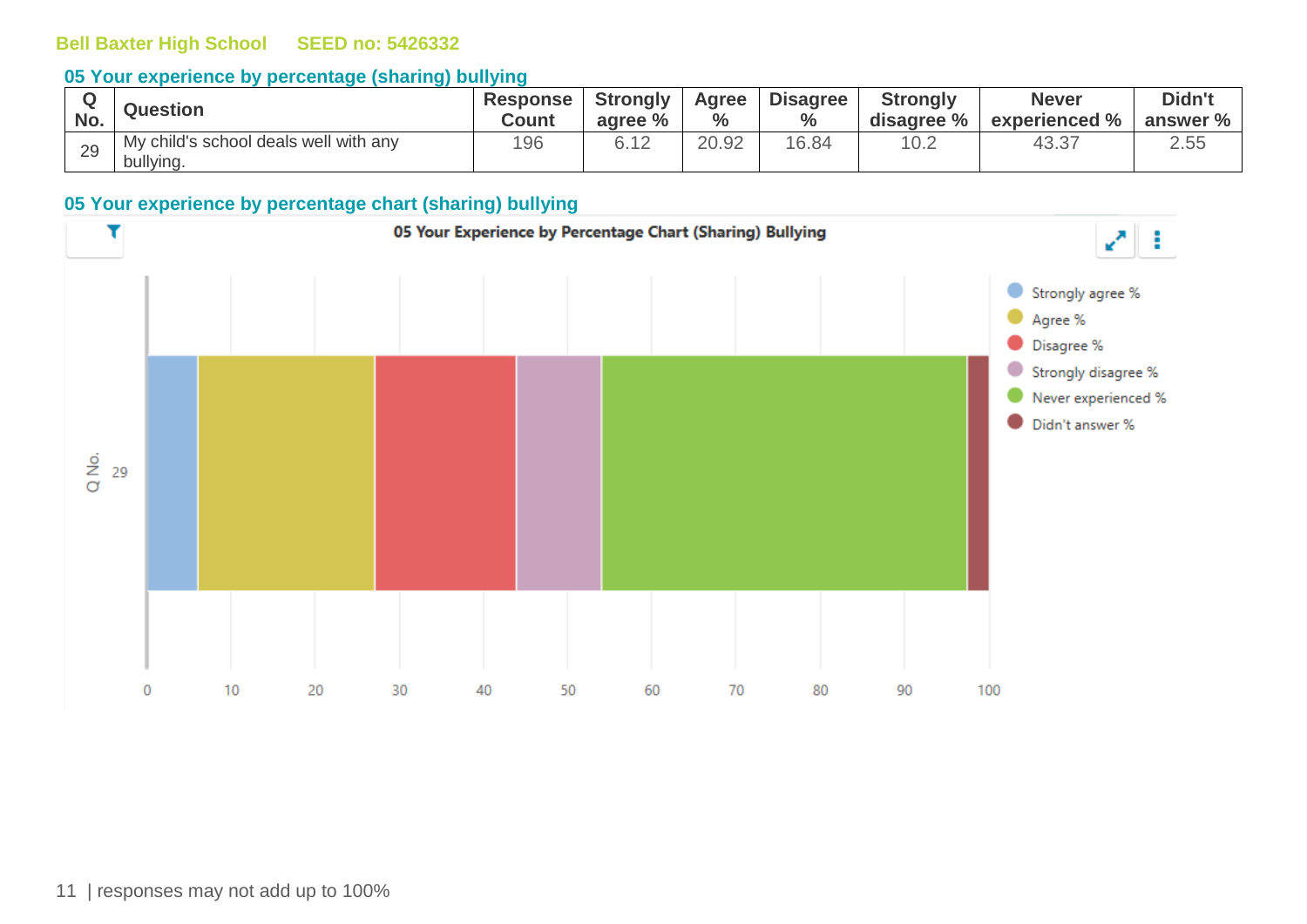#### **05 Your experience by percentage (sharing) moved**

| $\sim$ | <b>Question</b>                                                                    | <b>Response</b> | <b>Strongly</b> | Agree | <b>Disagree</b> | <b>Strongly</b> | Hasn't | Didn't     |
|--------|------------------------------------------------------------------------------------|-----------------|-----------------|-------|-----------------|-----------------|--------|------------|
| No.    |                                                                                    | Count           | agree %         | %     | $\%$            | disagree %      | Moved  | answer % l |
| 30     | My child was well supported if they moved to a<br>new school within the last year. | 196             | 3.06            | 4.59  | 2.04            | 0.00            | 87.76  | 2.55       |

#### **05 Your experience by percentage chart (sharing) moved**

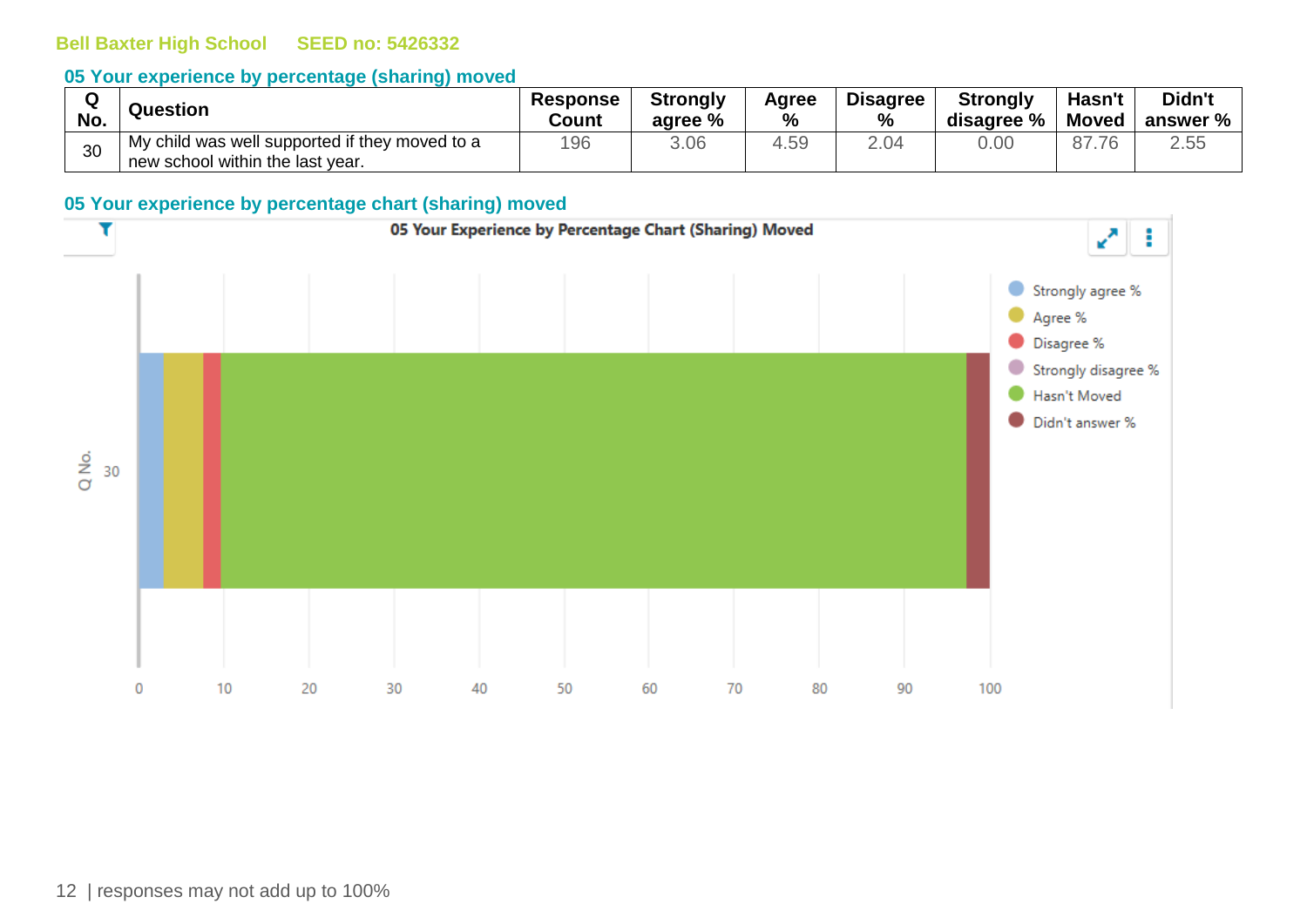# **Questionnaire for partners with the school (06)**

| Q<br>No.       | <b>Question</b>                                                                                                                                                      | <b>Response</b><br><b>Count</b> | <b>Strongly</b><br>agree % | Agree<br>$\frac{0}{0}$ | <b>Disagree</b><br>$\frac{0}{0}$ | <b>Strongly</b><br>disagree<br>$\frac{6}{6}$ | Don't<br>know<br>$\frac{6}{6}$ | N/A<br>$\frac{0}{0}$ | Didn't<br>answer<br>$\frac{6}{6}$ |
|----------------|----------------------------------------------------------------------------------------------------------------------------------------------------------------------|---------------------------------|----------------------------|------------------------|----------------------------------|----------------------------------------------|--------------------------------|----------------------|-----------------------------------|
| 3              | My service/organisation works in partnership with<br>the school on a regular basis.                                                                                  | 23                              | 60.87                      | 34.78                  | 0.00                             | 0.00                                         | 4.35                           | 0.00                 | 0.00                              |
| $\overline{4}$ | We are aware of the school's procedures for<br>reporting child protection and safeguarding<br>concerns.                                                              | 23                              | 56.52                      | 34.78                  | 4.35                             | 0.00                                         | 4.35                           | 0.00                 | 0.00                              |
| 5              | My service/organisation has a clear understanding<br>of the school's strategies for raising attainment for<br>all.                                                   | 23                              | 26.09                      | 56.52                  | 8.7                              | 0.00                                         | 4.35                           | 4.35                 | 0.00                              |
| 6              | There are effective arrangements in place for<br>jointly planning provision with the school.                                                                         | 23                              | 30.43                      | 47.83                  | 4.35                             | 0.00                                         | 4.35                           | 4.35                 | 8.7                               |
| $\overline{7}$ | There are effective arrangements for jointly<br>delivering provision with the school.                                                                                | 23                              | 39.13                      | 47.83                  | 4.35                             | 0.00                                         | 4.35                           | 4.35                 | 0.00                              |
| 8              | My service/organisation is involved in the school's<br>self-evaluation of our joint work.                                                                            | 23                              | 30.43                      | 26.09                  | 21.74                            | 0.00                                         | 17.39                          | 4.35                 | 0.00                              |
| 9              | Roles and responsibilities are clearly defined within<br>the partnership.                                                                                            | 23                              | 43.48                      | 43.48                  | 8.7                              | 0.00                                         | 0.00                           | 4.35                 | 0.00                              |
| 10             | Effective arrangements are in place to evaluate the<br>impact of our partnership working.                                                                            | 23                              | 30.43                      | 30.43                  | 26.09                            | 0.00                                         | 8.7                            | 4.35                 | 0.00                              |
| 11             | My service/organisation is kept up to date with<br>changes in the school which may affect the<br>services we deliver.                                                | $\overline{23}$                 | 34.78                      | 34.78                  | 21.74                            | 0.00                                         | 4.35                           | 4.35                 | 0.00                              |
| 12             | The school provides my service/organisation with<br>relevant information about the needs of children<br>and young people.                                            | 23                              | 30.43                      | 52.17                  | 0.00                             | 0.00                                         | 4.35                           | 13.04                | 0.00                              |
| 13             | Arrangements are in place to support my<br>service/organisation to share relevant information<br>about the progress of children and young people<br>with the school. | 23                              | 39.13                      | 43.48                  | 4.35                             | 0.00                                         | 4.35                           | 8.7                  | 0.00                              |
| 14             | The school values the contribution made by my<br>service/organisation.                                                                                               | 23                              | 43.48                      | 47.83                  | 0.00                             | 0.00                                         | 8.7                            | 0.00                 | 0.00                              |
| 15             | The school actively promotes my<br>service/organisation to potential users, as<br>appropriate.                                                                       | 23                              | 39.13                      | 39.13                  | 0.00                             | 0.00                                         | 13.04                          | 8.7                  | 0.00                              |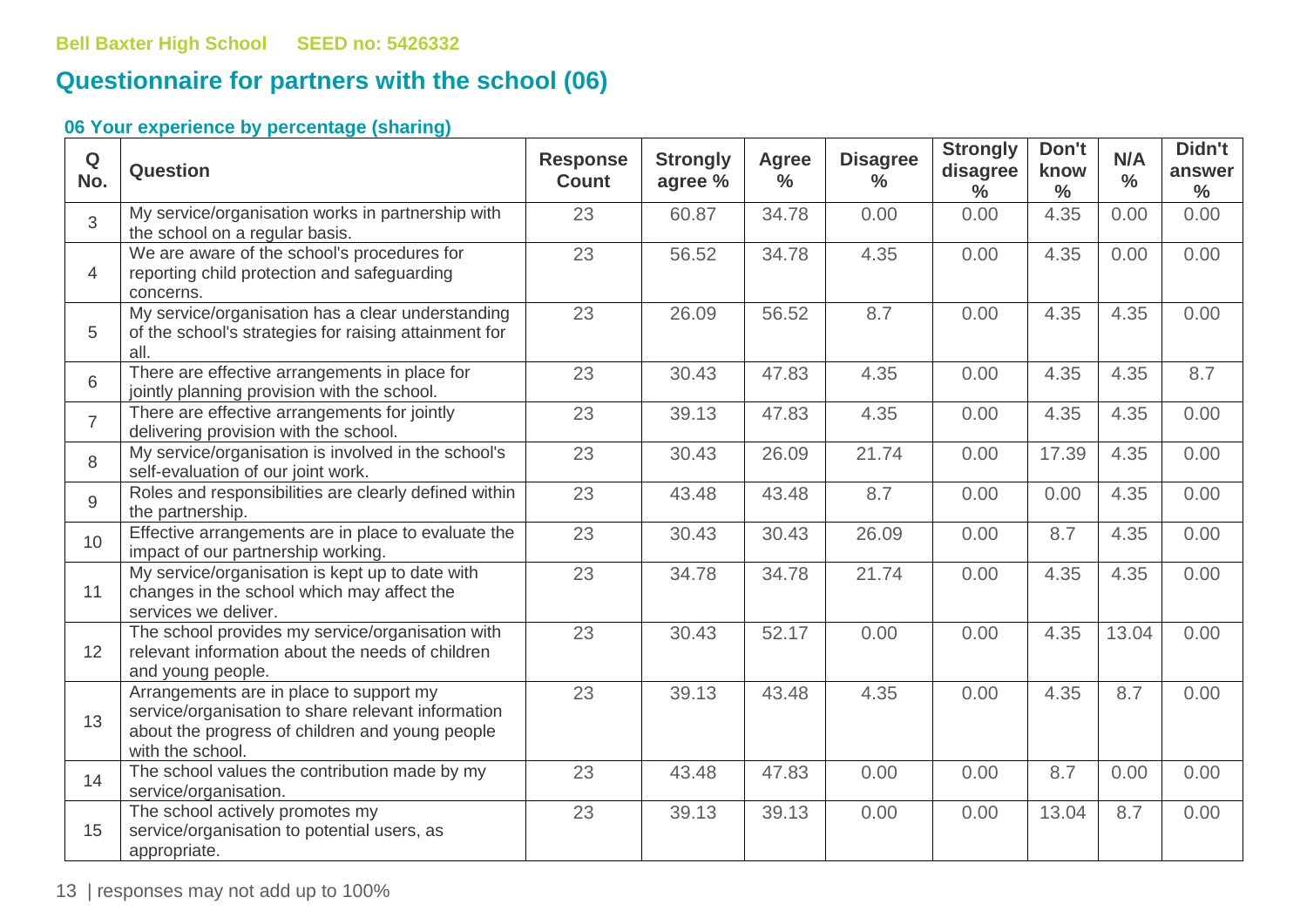| Q<br>No. | <b>Question (cont.)</b>                                                                                                     | <b>Response</b><br><b>Count</b> | <b>Strongly</b><br>agree % | Agree<br>$\frac{0}{0}$ | <b>Disagree</b><br>$\frac{0}{0}$ | <b>Strongly</b><br>disagree<br>$\%$ | Don't<br>know<br>$\%$ | N/A<br>$\frac{0}{0}$ | Didn't<br>answer<br>$\%$ |
|----------|-----------------------------------------------------------------------------------------------------------------------------|---------------------------------|----------------------------|------------------------|----------------------------------|-------------------------------------|-----------------------|----------------------|--------------------------|
| 16       | There are opportunities to network, share practice<br>and participate in joint training and development<br>with the school. | 23                              | 26.09                      | 47.83                  | 13.04                            | 4.35                                | 4.35                  | 4.35                 | 0.00                     |
| 17       | My service/organisation has a clear understanding<br>of the social, cultural and economic context of the<br>school.         | 23                              | 43.48                      | 43.48                  | 4.35                             | 0.00                                | 8.7                   | 0.00                 | 0.00                     |
| 18       | Overall, partnership working with the school works<br>well.                                                                 | 23                              | 39.13                      | 52.17                  | 8.7                              | 0.00                                | 0.00                  | 0.00                 | 0.00                     |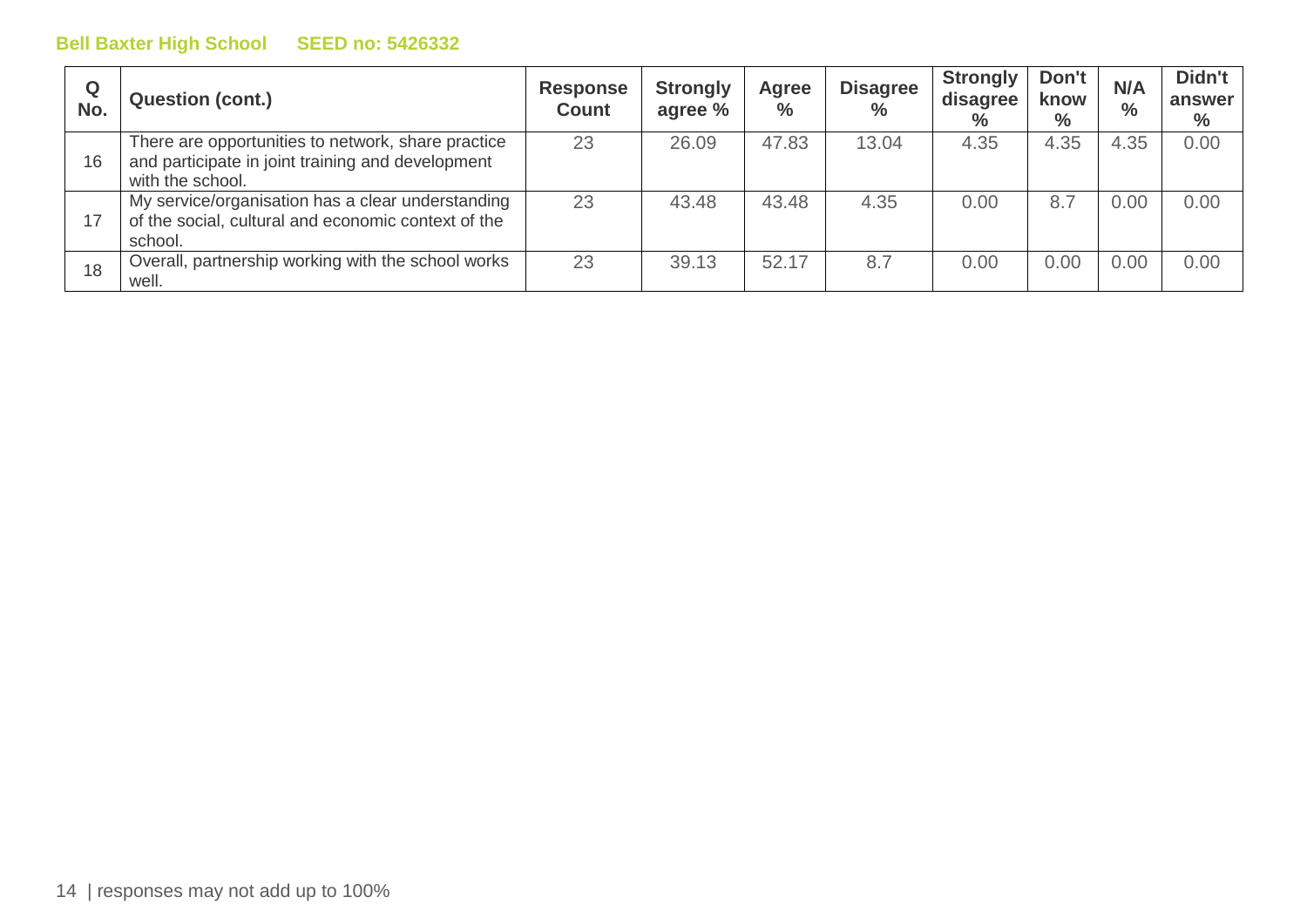#### **06 Your experience by percentage chart (sharing)**



15 | responses may not add up to 100%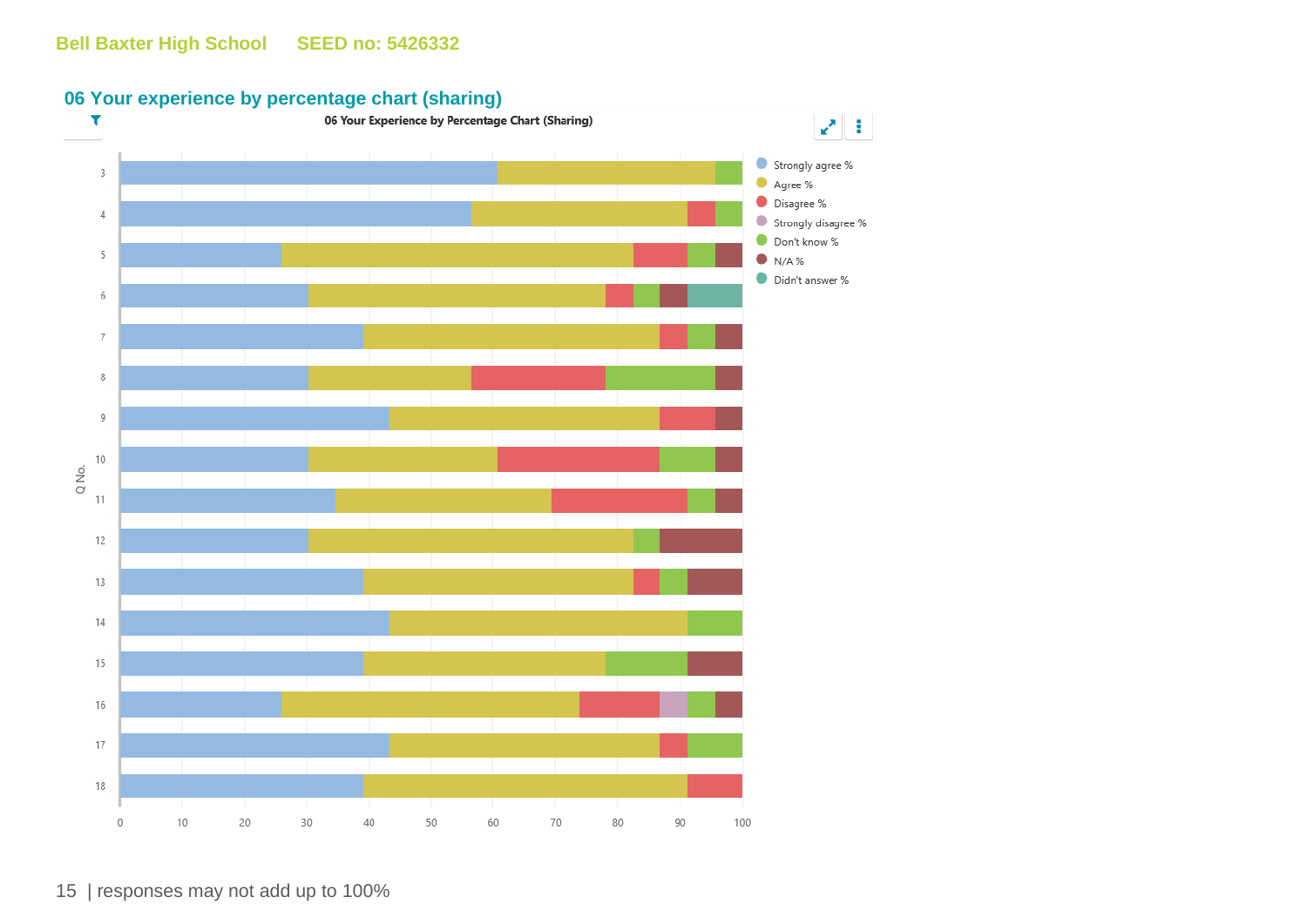# **Questionnaire for school support staff (09)**

| Q<br>No.        | Question                                                                                            | <b>Response</b><br>Count | <b>Strongly</b><br>agree % | Agree<br>$\%$ | <b>Disagree</b><br>$\%$ | <b>Strongly</b><br>disagree<br>$\%$ | Don't<br>know<br>$\frac{9}{6}$ | N/A<br>$\frac{9}{6}$ | Didn't<br>answer<br>$\%$ |
|-----------------|-----------------------------------------------------------------------------------------------------|--------------------------|----------------------------|---------------|-------------------------|-------------------------------------|--------------------------------|----------------------|--------------------------|
| $\overline{2}$  | I find it rewarding to be a member of staff at this<br>school.                                      | 25                       | 44                         | 48            | 8                       | 0.00                                | 0.00                           | 0.00                 | 0.00                     |
| 3               | I feel a valued part of the school's community.                                                     | 25                       | 24                         | 68            | $\overline{4}$          | $\overline{4}$                      | 0.00                           | 0.00                 | 0.00                     |
| $\overline{4}$  | I am encouraged to learn and share practice with<br>colleagues from other schools.                  | 25                       | 12                         | 16            | 48                      | $\overline{4}$                      | 12                             | 8                    | 0.00                     |
| 5               | I am given the opportunity to learn and share practice<br>with colleagues from other schools.       | 25                       | 8                          | 24            | 44                      | 8                                   | 8                              | 8                    | 0.00                     |
| 6               | I have a clear understanding of the social, cultural<br>and economic context of the school.         | 25                       | 8                          | 68            | $\overline{4}$          | 8                                   | 8                              | 0.00                 | $\overline{4}$           |
| $\overline{7}$  | I feel appropriately supported by the school to<br>undertake my role.                               | 25                       | 16                         | 64            | 12                      | $\overline{4}$                      | 0.00                           | 4                    | 0.00                     |
| 8               | I am supported to take part in development<br>opportunities.                                        | 25                       | 20                         | 48            | 16                      | 8                                   | $\overline{4}$                 | 4                    | 0.00                     |
| 9               | My professional learning enables me to reflect on<br>and improve my practice.                       | 25                       | 24                         | 60            | 8                       | 0.00                                | $\overline{4}$                 | 4                    | 0.00                     |
| 10 <sup>1</sup> | I have regular opportunities to undertake leadership<br>roles.                                      | 25                       | 28                         | 32            | 20                      | $\overline{4}$                      | $\overline{4}$                 | 12                   | 0.00                     |
| 11              | I have opportunities to be involved in agreeing<br>priorities for the school.                       | 25                       | 12                         | 48            | 16                      | $\overline{4}$                      | 8                              | 12                   | 0.00                     |
| 12              | I am actively involved in the school's ongoing self-<br>evaluation.                                 | 25                       | 12                         | 48            | 20                      | $\overline{4}$                      | 8                              | 8                    | 0.00                     |
| 13              | I understand how to apply the school's procedures<br>relating to child protection and safeguarding. | 25                       | 44                         | 48            | $\overline{4}$          | 0.00                                | $\overline{4}$                 | 0.00                 | 0.00                     |
| 14              | The school's vision and values underpins my work.                                                   | 25                       | 36                         | 44            | $\overline{4}$          | $\overline{4}$                      | 8                              | $\overline{4}$       | 0.00                     |
| 15              | Staff treat all children and young people fairly and<br>with respect.                               | 25                       | 28                         | 48            | 12                      | 0.00                                | 12                             | 0.00                 | 0.00                     |
| 16              | Colleagues treat each other with respect.                                                           | 25                       | 12                         | 56            | 24                      | $\overline{4}$                      | $\overline{4}$                 | 0.00                 | 0.00                     |
| 17              | Children and young people are encouraged and<br>supported to treat others with respect.             | 25                       | 36                         | 48            | 12                      | 0.00                                | $\overline{4}$                 | 0.00                 | 0.00                     |
| 18              | Children and young people are well behaved.                                                         | 25                       | 8                          | 64            | 16                      | 8                                   | $\overline{4}$                 | 0.00                 | 0.00                     |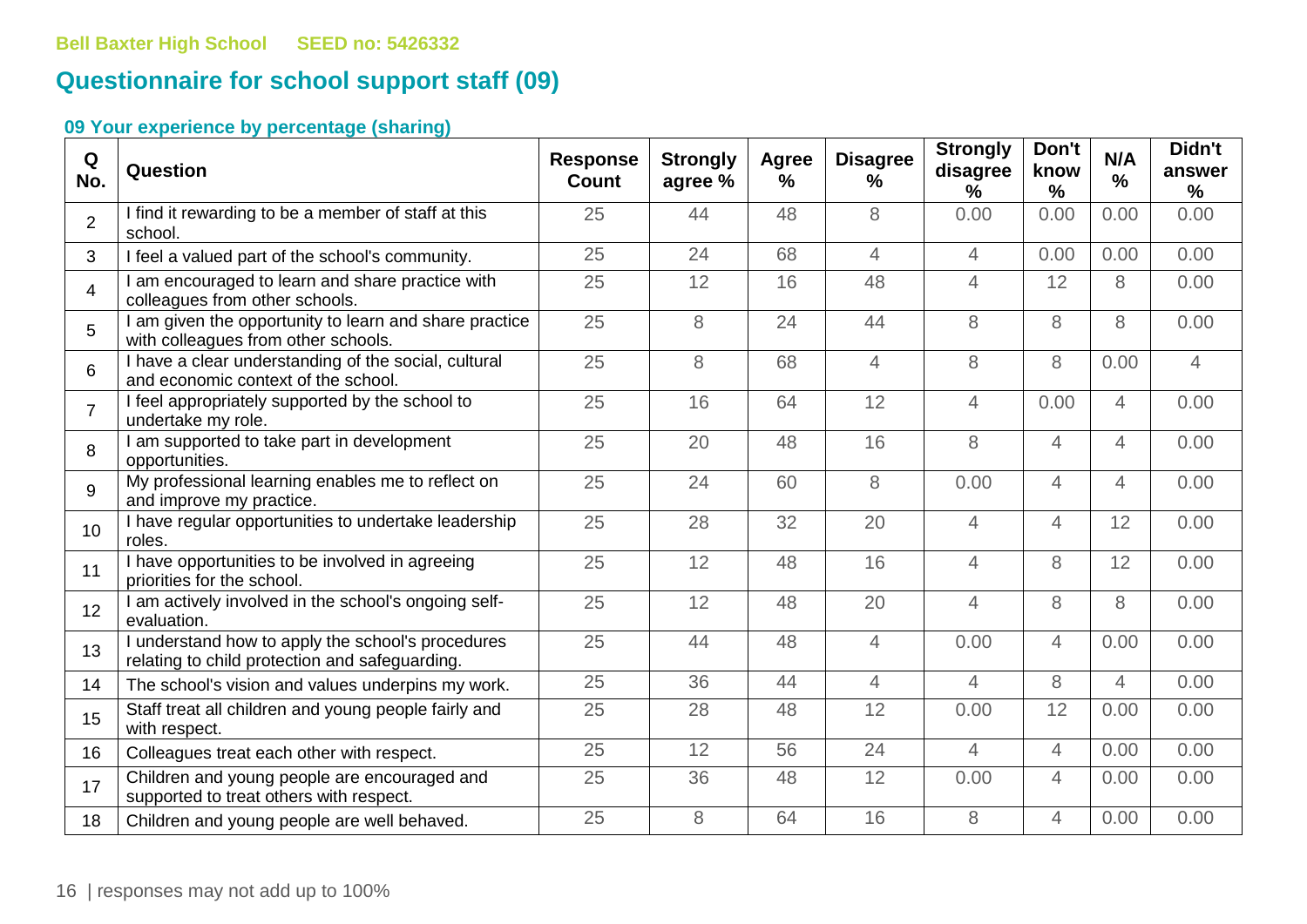| Q<br>No. | <b>Question (cont.)</b>                                                                | <b>Response</b><br><b>Count</b> | <b>Strongly</b><br>agree % | <b>Agree</b><br>% | <b>Disagree</b><br>$\%$ | <b>Strongly</b><br>disagree<br>% | Don't<br>know<br>% | N/A<br>$\%$ | Didn't<br>answer<br>% |
|----------|----------------------------------------------------------------------------------------|---------------------------------|----------------------------|-------------------|-------------------------|----------------------------------|--------------------|-------------|-----------------------|
| 19       | The school deals effectively with any bullying.                                        | 25                              |                            | 40                | 12                      | 4                                | 32                 |             | 0.00                  |
| 20       | am provided with feedback when I report an<br>incident.                                | 25                              |                            | 24                | 32                      | 8                                |                    | 24          | 0.00                  |
| 21       | Collaborative working across the school is effective in<br>taking forward improvement. | 25                              | 24                         | 40                | 4                       | 8                                | 20                 |             | 0.00                  |
| 22       | Staff at all levels within the school communicate<br>effectively with each other.      | 25                              |                            | 28                | 36                      | 16                               | 12                 | 0.00        | 0.00                  |
| 23       | The school is well led and managed.                                                    | 25                              | 28                         | 52                | 8                       | 8                                |                    | 0.00        | 0.00                  |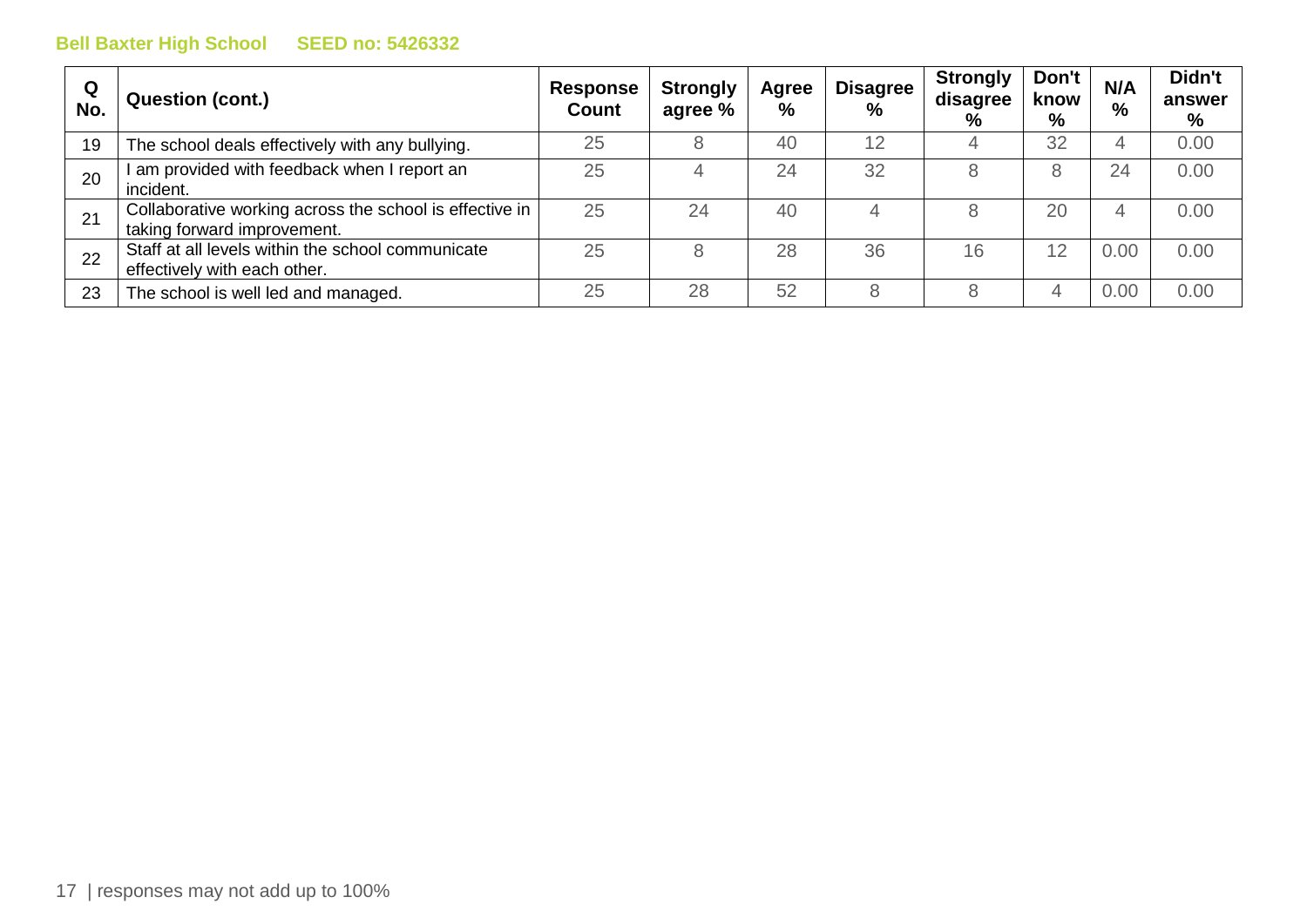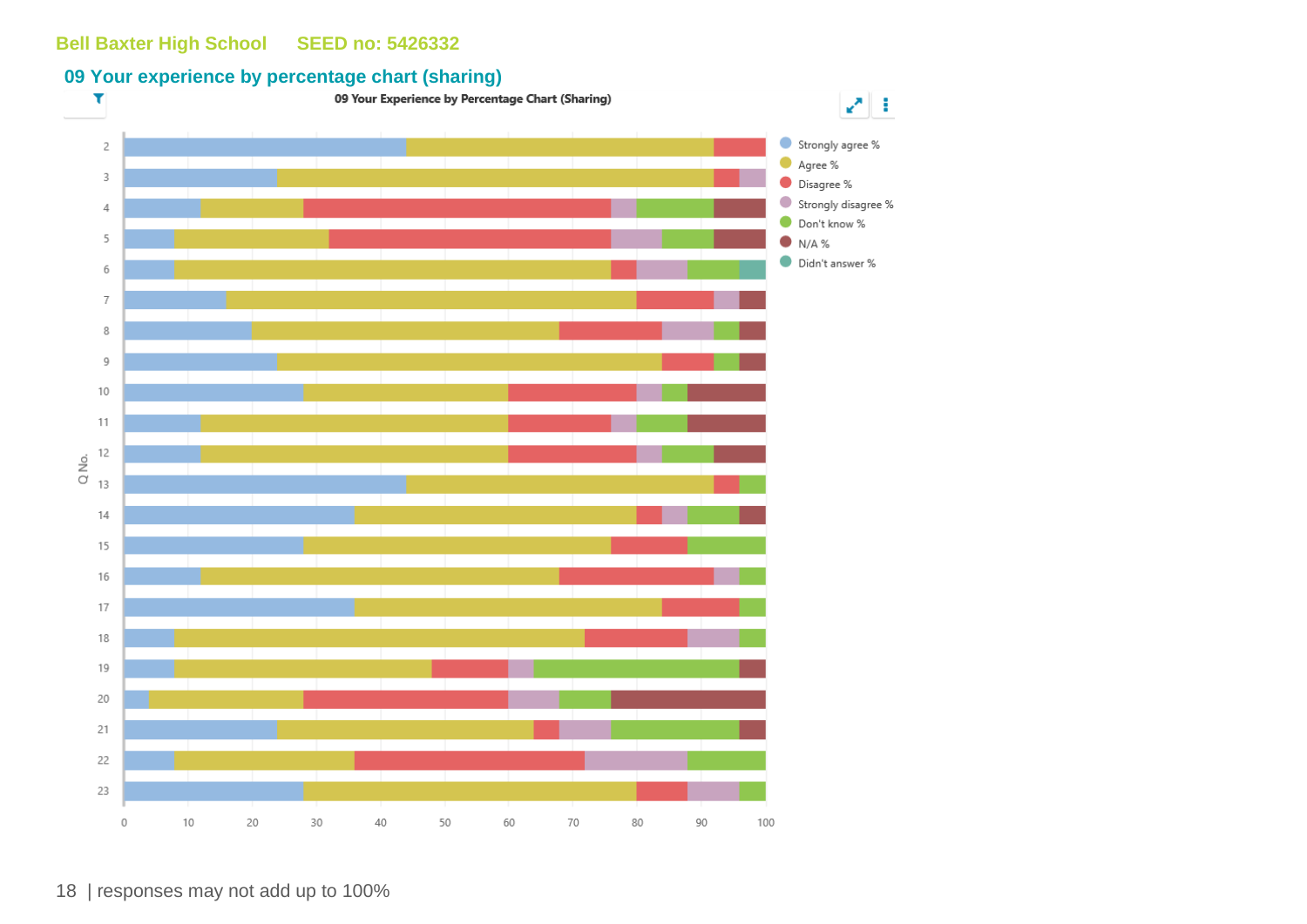# **Questionnaire for school teachers (10)**

| Q<br>No.        | <b>Question</b>                                                                                                                     | <b>Response</b><br><b>Count</b> | <b>Strongly</b><br>agree % | Agree<br>$\%$ | <b>Disagree</b><br>$\%$ | <b>Strongly</b><br>disagree<br>% | Don't<br>know<br>$\frac{9}{6}$ | N/A<br>$\frac{0}{0}$ | Didn't<br>answer<br>$\%$ |
|-----------------|-------------------------------------------------------------------------------------------------------------------------------------|---------------------------------|----------------------------|---------------|-------------------------|----------------------------------|--------------------------------|----------------------|--------------------------|
| $\overline{2}$  | I find it rewarding to be a member of staff at this<br>school.                                                                      | 69                              | 15.94                      | 57.97         | 23.19                   | 1.45                             | 1.45                           | 0.00                 | 0.00                     |
| 3               | I feel a valued part of the school's community.                                                                                     | 69                              | 11.59                      | 47.83         | 30.43                   | 5.8                              | 4.35                           | 0.00                 | 0.00                     |
| $\overline{4}$  | am encouraged to learn and share practice with<br>colleagues from other schools.                                                    | 69                              | 17.39                      | 47.83         | 21.74                   | 10.14                            | 1.45                           | 1.45                 | 0.00                     |
| 5               | am given the opportunity to learn and share practice<br>with colleagues from other schools.                                         | 69                              | 10.14                      | 27.54         | 40.58                   | 14.49                            | 4.35                           | 2.9                  | 0.00                     |
| 6               | I have a clear understanding of the social, cultural and<br>economic context of the school.                                         | 69                              | 44.93                      | 44.93         | 5.8                     | 0.00                             | 4.35                           | 0.00                 | 0.00                     |
| $\overline{7}$  | I feel appropriately supported by the school to<br>undertake my role.                                                               | 69                              | 7.25                       | 57.97         | 26.09                   | 5.8                              | 2.9                            | 0.00                 | 0.00                     |
| 8               | I am supported to engage in professional learning.                                                                                  | 69                              | 27.54                      | 60.87         | 2.9                     | 2.9                              | 4.35                           | 1.45                 | 0.00                     |
| 9               | My professional learning enables me to reflect on and<br>improve my practice.                                                       | 69                              | 30.43                      | 65.22         | 0.00                    | 2.9                              | 0.00                           | 1.45                 | 0.00                     |
| 10 <sup>°</sup> | I have regular opportunities to undertake leadership<br>roles.                                                                      | 69                              | 23.19                      | 44.93         | 15.94                   | 2.9                              | 4.35                           | 8.7                  | 0.00                     |
| 11              | I have opportunities to be involved in agreeing<br>priorities for the school.                                                       | 69                              | 15.94                      | 39.13         | 30.43                   | 7.25                             | 2.9                            | 2.9                  | 1.45                     |
| 12              | I am actively involved in the school's ongoing self-<br>evaluation.                                                                 | 69                              | 18.84                      | 68.12         | 7.25                    | 0.00                             | 2.9                            | 2.9                  | 0.00                     |
| 13              | GTCS standards are used to support professional<br>dialogue.                                                                        | 69                              | 17.39                      | 73.91         | 5.8                     | 0.00                             | 2.9                            | 0.00                 | 0.00                     |
| 14              | I use information, including data, effectively to identify<br>and reduce inequalities in children's and young<br>people's outcomes. | 69                              | 23.19                      | 72.46         | 2.9                     | 0.00                             | 0.00                           | 1.45                 | 0.00                     |
| 15              | I understand how to apply the school's procedures<br>relating to child protection and safeguarding.                                 | 69                              | 65.22                      | 31.88         | 2.9                     | 0.00                             | 0.00                           | 0.00                 | 0.00                     |
| 16              | The school's vision and values underpins my work.                                                                                   | 69                              | 27.54                      | 62.32         | 4.35                    | 1.45                             | 1.45                           | 2.9                  | 0.00                     |
| 17              | Staff treat all children and young people fairly and with<br>respect.                                                               | 69                              | 33.33                      | 59.42         | 5.8                     | 0.00                             | 1.45                           | 0.00                 | 0.00                     |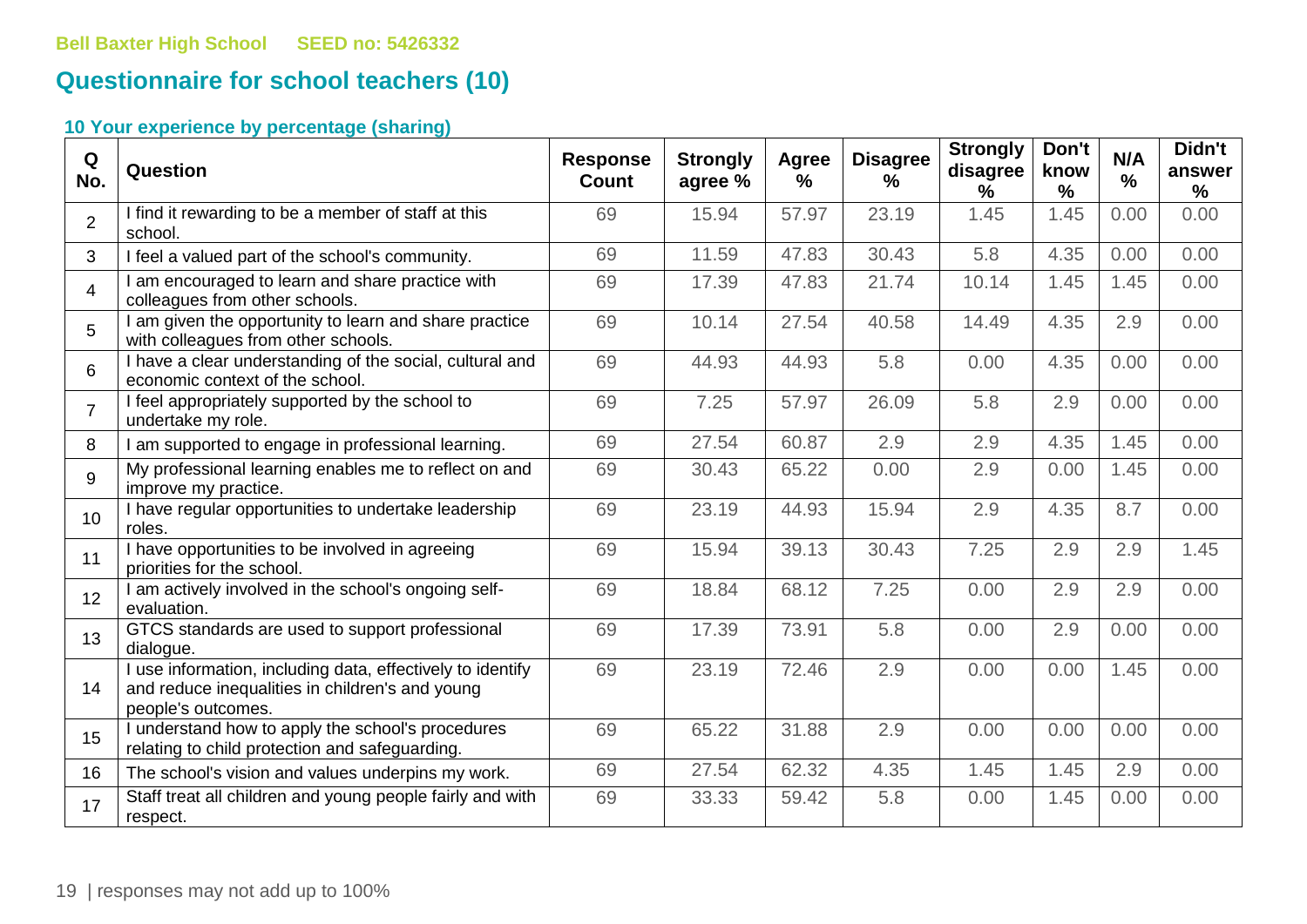| Q<br>No. | <b>Question (cont.)</b>                                                                                                                           | <b>Response</b><br><b>Count</b> | <b>Strongly</b><br>agree % | Agree<br>$\%$ | <b>Disagree</b><br>% | <b>Strongly</b><br>disagree<br>% | Don't<br>know<br>$\%$ | N/A<br>% | Didn't<br>answer<br>$\%$ |
|----------|---------------------------------------------------------------------------------------------------------------------------------------------------|---------------------------------|----------------------------|---------------|----------------------|----------------------------------|-----------------------|----------|--------------------------|
| 18       | Colleagues treat each other with respect.                                                                                                         | 69                              | 17.39                      | 60.87         | 18.84                | 1.45                             | 1.45                  | 0.00     | 0.00                     |
| 19       | Children and young people are encouraged and<br>supported to treat others with respect.                                                           | 69                              | 27.54                      | 63.77         | 7.25                 | 0.00                             | 0.00                  | 0.00     | 1.45                     |
| 20       | Children and young people are well behaved.                                                                                                       | 69                              | 5.8                        | 56.52         | 31.88                | 2.9                              | 2.9                   | 0.00     | 0.00                     |
| 21       | The school deals effectively with any bullying.                                                                                                   | 69                              | 7.25                       | 44.93         | 11.59                | 2.9                              | 33.33                 | 0.00     | 0.00                     |
| 22       | I am provided with feedback when I report an incident.                                                                                            | 69                              | 4.35                       | 36.23         | 43.48                | 5.8                              | 5.8                   | 4.35     | 0.00                     |
| 23       | Staff at all levels within the school communicate<br>effectively with each other.                                                                 | 69                              | 0.00                       | 34.78         | 50.72                | 11.59                            | 2.9                   | 0.00     | 0.00                     |
| 24       | The school's arrangements for engaging parents in<br>their child's learning are effective.                                                        | 69                              | 2.9                        | 73.91         | 11.59                | 0.00                             | 10.14                 | 1.45     | 0.00                     |
| 25       | The school is well led and managed.                                                                                                               | 69                              | 5.8                        | 37.68         | 33.33                | 17.39                            | 5.8                   | 0.00     | 0.00                     |
| 26       | Collaborative working across the school is effective in<br>taking forward improvement.                                                            | 69                              | 1.45                       | 65.22         | 20.29                | 4.35                             | 7.25                  | 1.45     | 0.00                     |
| 27       | Children and young people are engaged in their<br>learning.                                                                                       | 69                              | 4.35                       | 82.61         | 11.59                | 0.00                             | 1.45                  | 0.00     | 0.00                     |
| 28       | I give children and young people regular feedback<br>which helps them to progress.                                                                | 69                              | 31.88                      | 65.22         | 1.45                 | 0.00                             | 1.45                  | 0.00     | 0.00                     |
| 29       | Children and young people are provided with<br>experiences which meet their learning needs.                                                       | 69                              | 17.39                      | 76.81         | 5.8                  | 0.00                             | 0.00                  | 0.00     | 0.00                     |
| 30       | Children and young people are involved in talking<br>about and planning their learning.                                                           | 69                              | 4.35                       | 78.26         | 8.7                  | 0.00                             | 8.7                   | 0.00     | 0.00                     |
| 31       | Children and young people are involved in setting their<br>learning targets.                                                                      | 69                              | 4.35                       | 84.06         | 8.7                  | 0.00                             | 2.9                   | 0.00     | 0.00                     |
| 32       | Children and young people have the opportunity to<br>lead their learning.                                                                         | 69                              | 2.9                        | 75.36         | 14.49                | 1.45                             | 5.8                   | 0.00     | 0.00                     |
| 33       | I receive appropriate support for planning, preparation<br>and assessment.                                                                        | 69                              | 11.59                      | 63.77         | 17.39                | 5.8                              | 1.45                  | 0.00     | 0.00                     |
| 34       | The school has effective strategies to support children<br>and young people with their learning, including those<br>requiring additional support. | 69                              | 5.8                        | 57.97         | 30.43                | 1.45                             | 4.35                  | 0.00     | 0.00                     |
| 35       | Staff have a shared understanding of their<br>'responsibility of all' in literacy and numeracy and<br>health and wellbeing.                       | 69                              | 20.29                      | 69.57         | 8.7                  | 0.00                             | 1.45                  | 0.00     | 0.00                     |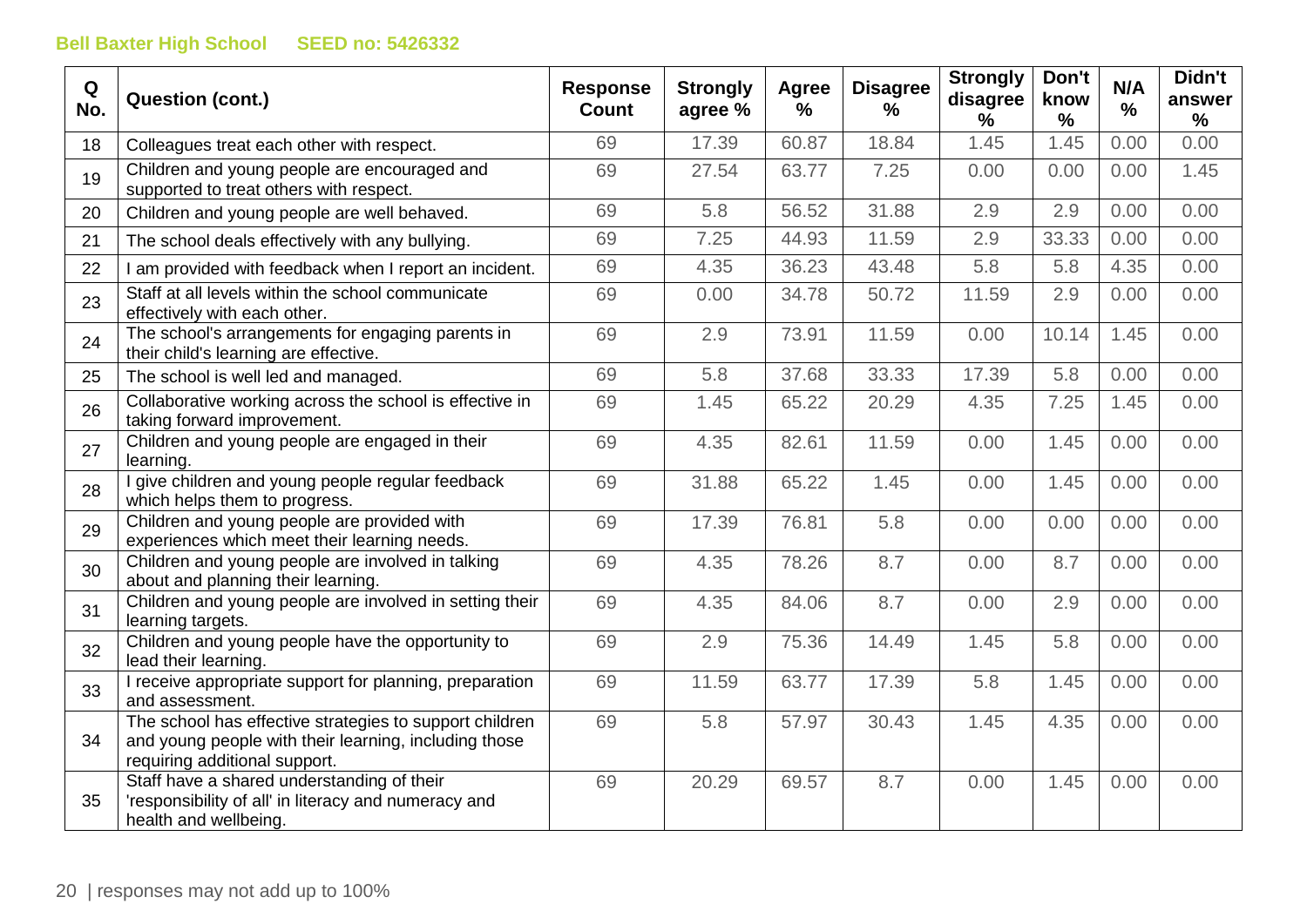| Q<br>No. | <b>Question (cont.)</b>                                                                                                    | <b>Response</b><br><b>Count</b> | <b>Strongly</b><br>agree % | <b>Agree</b><br>$\%$ | <b>Disagree</b><br>$\%$ | <b>Strongly</b><br>disagree<br>% | Don't<br>know<br>% | N/A<br>$\%$ | Didn't<br>answer<br>% |
|----------|----------------------------------------------------------------------------------------------------------------------------|---------------------------------|----------------------------|----------------------|-------------------------|----------------------------------|--------------------|-------------|-----------------------|
| 36       | Moderation activities are helping me to make sound<br>professional judgements.                                             | 69                              | 15.94                      | 68.12                | 5.8                     | .45                              | 4.35               | 2.9         | 1.45                  |
| 37       | I have regular opportunities to help shape the<br>curriculum through discussions with colleagues,<br>parents and partners. | 69                              | 11.59                      | 56.52                | 26.09                   | 1.45                             | 2.9                | .45         | 0.00                  |
| 38       | am aware of and involved in the school's strategies<br>for raising attainment for all.                                     | 69                              | 26.09                      | 63.77                | 4.35                    | 1.45                             | 2.9                | .45         | 0.00                  |